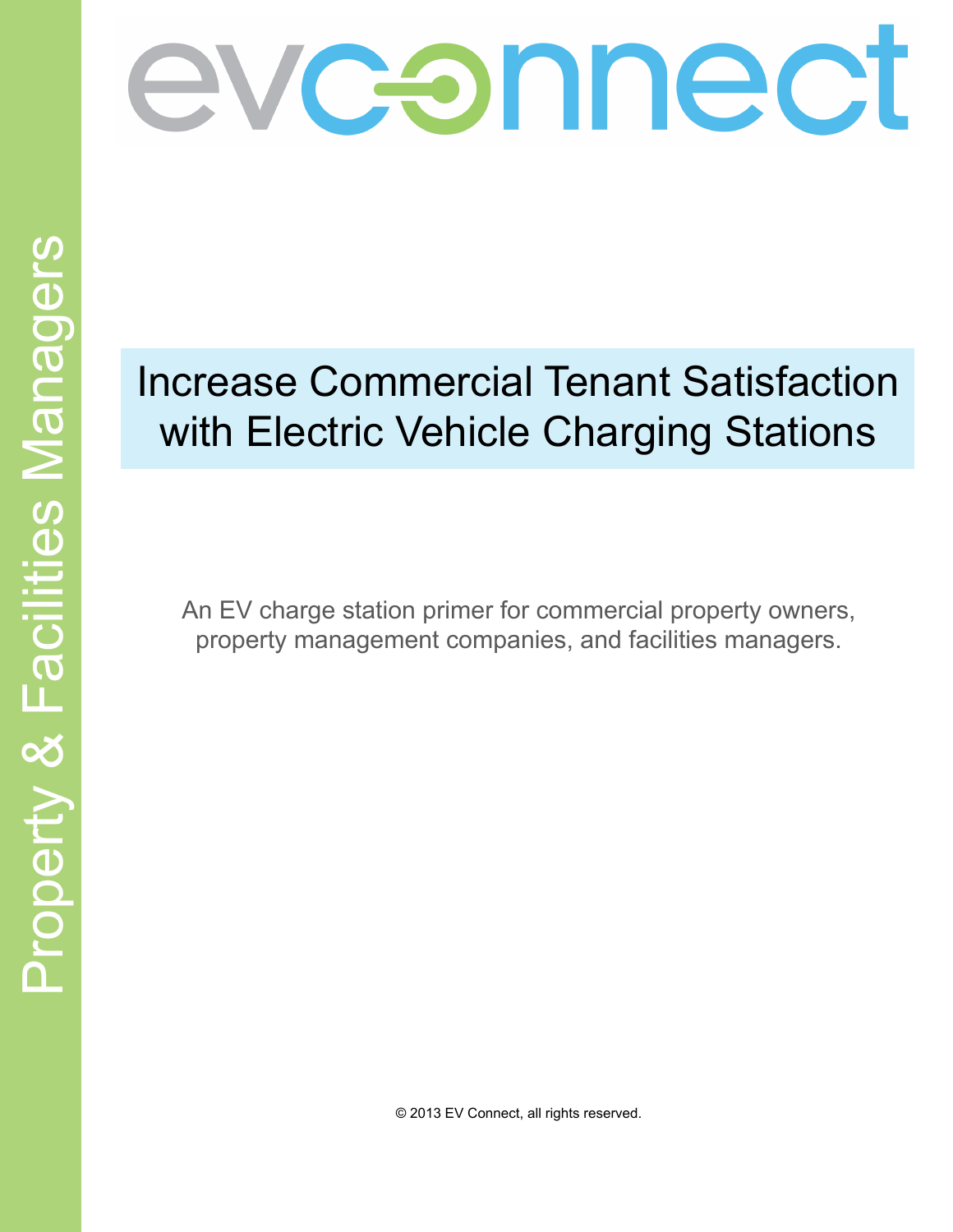# **Table of Contents**

| EV driver demographics and opinions are great for your clients, and ultimately, their satisfaction  2 |  |
|-------------------------------------------------------------------------------------------------------|--|
| EV charging stations get good media coverage to promote your properties, services, and brand 2        |  |
|                                                                                                       |  |
|                                                                                                       |  |
|                                                                                                       |  |
|                                                                                                       |  |
|                                                                                                       |  |
|                                                                                                       |  |
|                                                                                                       |  |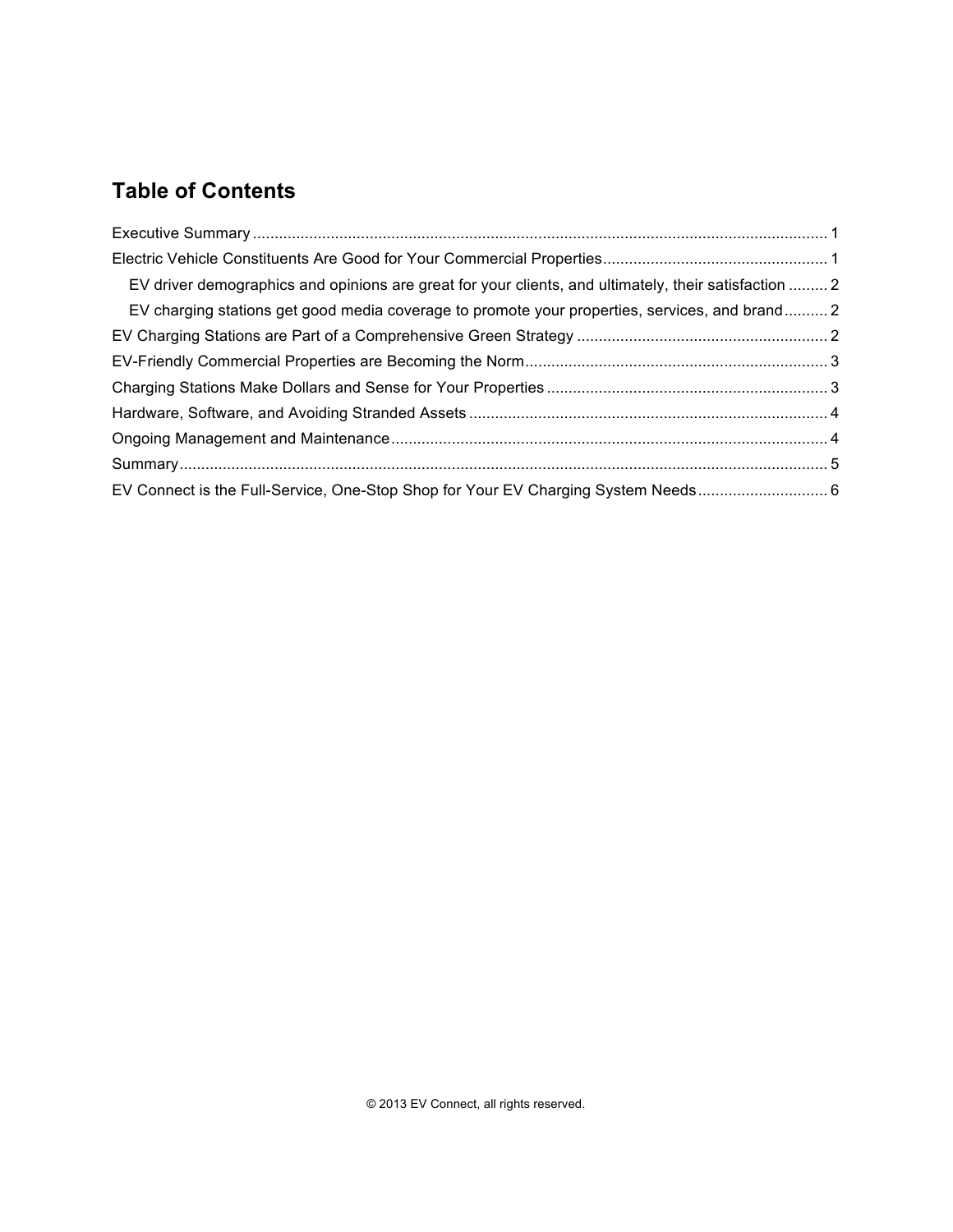# **Executive Summary**

This white paper is for commercial property managers who want to understand how offering charging station amenities to electric vehicle (EV) drivers will increase client satisfaction. It is written to give you a fundamental understanding of this topic and to help you determine if deploying EV charge stations can deliver the return on investment to make it worth your while.

This paper begins by discussing how and why implementing charging stations will help you attract and satisfy your clients. Next, you'll learn how green initiatives in general, and charging stations in particular, can help differentiate your property and overall business in a competitive environment. And while these topics are essential to an EV charge station amenity primer, no discussion would be complete without touching upon the costs and potential returns they could bring to your property(ies). Finally, we suggest viable next steps to help you answer the question, "Is a network of car battery chargers an amenity I should offer, and if so, how do I economically implement one?"

# **Electric Vehicle Constituents Are Good for Your Commercial Properties**

The implementation of green programs has taken root in the commercial property industries. Initiatives to reduce energy usage and to migrate to alternative renewable energy sources have become commonplace at such locations around the world.

And just as the green revolution has found a home in your industry, it has permeated the consciousness of many of your current and prospective clients.

That passion has filtered its way down to their employees' and customers' choice of transportation. Increasingly, that choice includes the purchase or rental of a plug-in hybrid or electric vehicle. And in order to conveniently use these vehicles, drivers need access to EV chargers.

#### **Still, why should you care or bother to implement electric vehicle charging stations?**

## **Other names for EV charge stations:**

- $\triangleright$  car battery charger
- $\triangleright$  car battery charging
- $\triangleright$  electric vehicle charger
- $\triangleright$  charger for electric car
- $\triangleright$  EV charger
- $\triangleright$  electric vehicles charging stations
- $\triangleright$  EV charging station
- $\triangleright$  electric car charger station
- $\triangleright$  automotive battery charger
- $\triangleright$  EV charge stations
- $\triangleright$  Electric Vehicle Supply Equipment (EVSE)

Because to put it simply, your goal is to maximize the stable net income cash flow from your property. And by leveraging EV charging stations as part of your client satisfaction strategy, you'll gain a number of benefits from your property's stakeholders (see Table 1 below).

| You are a commercial<br>property                   | <b>Your direct and indirect</b><br>constituents are                         | Your benefits are                                                                                                                                                                                                                                                                                                                                                                                     |
|----------------------------------------------------|-----------------------------------------------------------------------------|-------------------------------------------------------------------------------------------------------------------------------------------------------------------------------------------------------------------------------------------------------------------------------------------------------------------------------------------------------------------------------------------------------|
| Management company or<br><b>Facilities Manager</b> | <b>Building owners</b><br>Tenants<br>Your executives<br>EV drivers<br>Media | Increase client and tenant satisfaction<br>Differentiate your commercial property from your<br>competitors to stabilize & increase cash flow<br>Lower vacancy rates<br>Increase lease re-signing rates<br>Increase lease rental rates<br>Reduce tenant turnover<br>Enhance clients' and your company's brands as<br>socially and environmentally responsible<br>Achieve clients' sustainability goals |

*Table 1: Property Manager EV charging station program constituents and benefits.*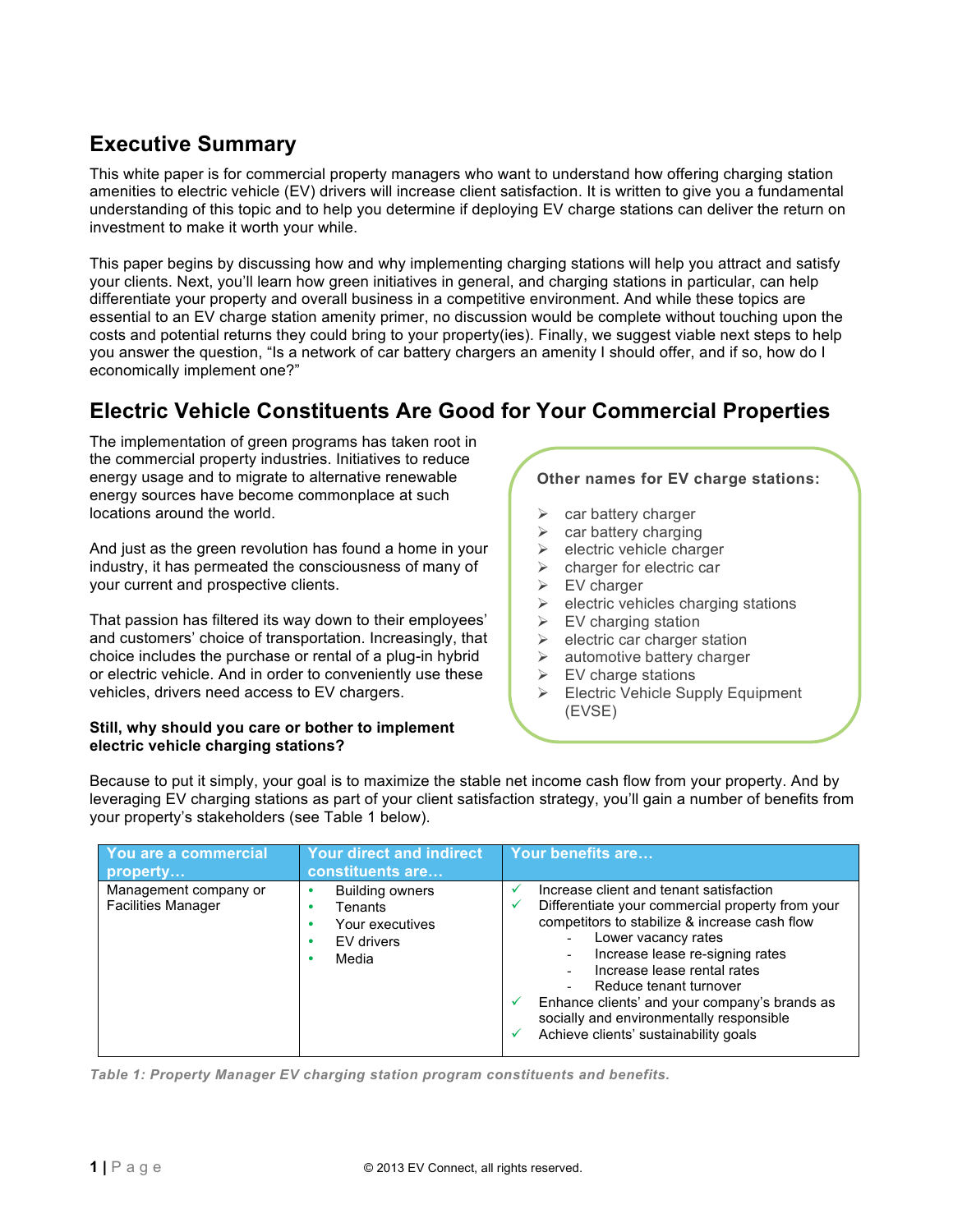While it is true that gross sales of electric vehicles have been comparatively small, industry analysts are bullish on the technology's future. Their projections put EV sales at a compound annual growth rate of about 40 percent through 2020 compared to the overall auto market's two percent estimate.<sup>1</sup>

The long-term trend toward the proliferation of EVs is clear. As EV sales rise, so too will the demand for charging stations—a reality that parking and property managers will need to plan to accommodate.<sup>2</sup>

### **EV driver demographics and opinions are great for your clients, and ultimately, their satisfaction**

A recent national survey of consumer attitudes toward, and usage of, electric vehicles revealed favorable demographics for commercial property operators. EV drivers are older (more mature), better educated and make about double the U.S. median income.

| Demographic             | <b>EV Survey Respondents</b> | U.S. National Statistics |
|-------------------------|------------------------------|--------------------------|
| Median Household Income | \$108.624                    | \$51.914                 |
| 4-year degree or higher | 77%                          | 28%                      |
| Median Age              | 46                           | 37                       |

*Table 2: Electric Vehicle Survey Panel demographic summary.***<sup>3</sup>**

"Connecting" a company's parking spaces provides a competitive advantage for your clients in workforce acquisition and retention, as well as market and industry perception. Moreover, when viewed collectively, increased home ownership, income, age, and education may indicate that EV drivers represent a more stable segment of the workforce.

## **EV charging stations get good media coverage to promote your properties, services, and brand**

There's no denying that "green" is a hot buzzword right now. And whatever is hot and important to readers is what journalists choose to write about. If your property(ies) has/have already deployed green initiatives, you or your clients have probably experienced this effect personally with mentions in your local, or even possibly, the national media.

Hence the deployment of EV charge stations is a great opportunity to pitch stories to your local newspaper/TV stations or to your national PR contacts if you have multiple properties. Green articles about you are a low- to no-cost way to deliver more brand impressions to your tenant or

"Forward-thinking property owners and managers…are working on becoming EV ready now to take advantage of this growth in the EV population and to differentiate themselves, lock-in customers and tenants, and generate new revenue streams."

Jordan Ramer, CEO, EV Connect

customer prospects. In turn, higher name recognition will help your marketing and leasing activities to be more effective.

# **EV Charging Stations are Part of a Comprehensive Green Strategy**

The trend among leading real-estate property management and development companies is toward the creation and refitting of properties to be green. And the U.S. Green Building Council has become the gold standard for defining what "green" is at commercial and parking properties. The Council developed a rating system that it refers to as Leadership in Energy and Environmental Design (LEED). <sup>4</sup> Its certification process evaluates a building's design, construction, operation and maintenance, and awards points in various categories as

<sup>&</sup>lt;sup>1</sup> Henson, Shane, "<u>Demand for electric vehicles increasing, finds Navigant Research report</u>." Facilities Management, May 13, 2013. Last<br>accessed 08-30-13.

<sup>&</sup>lt;sup>2</sup> Fernandez, Kim, "<u>Getting Charged Up: Should building owners invest in EV chargers? Yes ... and no. Last accessed 08-30-13.<br><sup>3</sup> Electric Vehicle Survey Panel: "A national Study of Consumer Attitudes Toward & Usage of E</u>

November 2012, p. 9. Summary report last accessed 04-11-13. <sup>4</sup> Source: http://usgbc.org/leed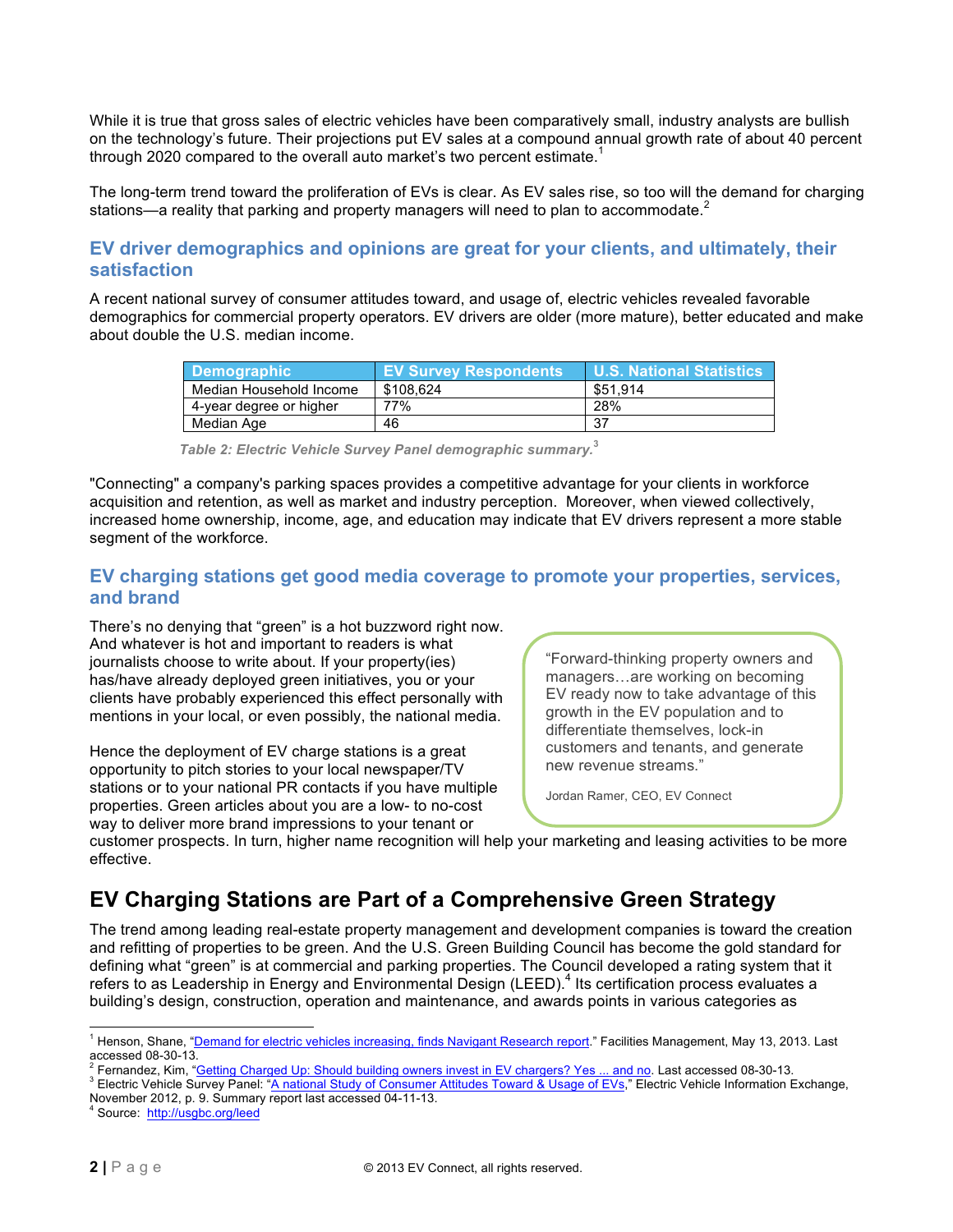illustrated in Figure 3 below. The Green Building Council awards one point for installing "alternative-fuel refueling stations for 3% of the total vehicle parking capacity of the site…."5



*Figure 3: LEED point award categories.*

## **EV-Friendly Commercial Properties are Becoming the Norm**

While the implementation of charging stations is currently a differentiator in the marketplace, the trend toward widespread deployment is strong. We see a time in the not-too-distant future where it will be offered as a standard amenity in commercial parking and property locations.

We are of that opinion because beyond private corporations, a significant economic driver for the deployment of electric vehicle charge stations is the U.S. federal government. Specifically, your property(ies) may qualify to receive credits and other tax incentives from federal, state and city governments. A great resource to locate federal and state incentives is the Department of Energy's website.

U.S. state departments of transportation are also joining the push to enable EV drivers. Drawing from American Recovery and Reinvestment Act funding, the states of Washington and Oregon are installing car battery charging stations along what they call "The West Coast Electric Highway." The project follows 550 miles of I-5 from the Canadian border in the north to the California state line in the south.<sup>7</sup> Dozens more charging stations are planned for California, which will complete the entire Electric Highway from Canada to Mexico. <sup>8</sup>

With significant federal, state, corporate and citizen support, electric vehicles—along with their attendant charging stations—are likely to become the norm in transportation life.

Still, just because something is ubiquitous doesn't mean that you should adopt it as an amenity for your property. The following section discusses why offering electric car charging makes sound financial sense.

# **Charging Stations Make Dollars and Sense for Your Properties**

In addition to increased occupancy rates, client satisfaction, increased lease and service contract renewals, ROI from commercial charge stations can also come from directly tying into other enterprise software and building management systems to gain more value from them.

<sup>&</sup>lt;sup>5</sup> Source: http://www.usgbc.org/node/1733788<br><sup>6</sup> Source: http://www.afdc.energy.gov/fuels/laws/3270<br><sup>7</sup> http://westcoastgreenhighway.com/education.htm, last accessed 04-12-13.<br><sup>8</sup> Chambers, Nick, "The Electric Vehicle Roa Anxiety," July 20, 2012. Last accessed 03-22-13 at http://www.motortrend.com/features/consumer/1207\_the\_electric\_vehicle\_road\_trip\_test/.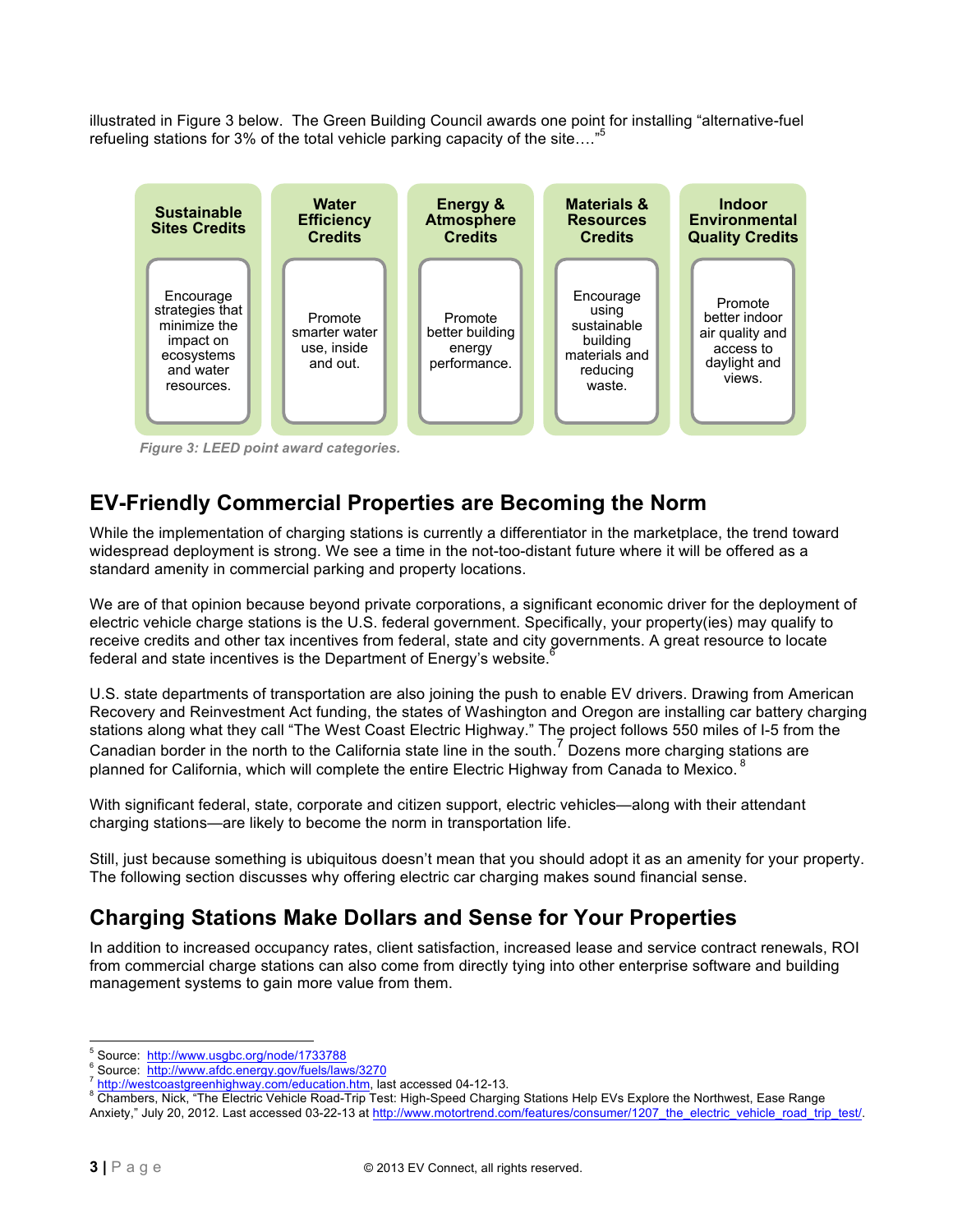In a recent article in "Charged" magazine, EV Connect's CEO, Jordan Ramer, was interviewed about measuring and realizing charging station ROI:

For most organizations, deploying charging stations is not about reselling electricity - most EVSE [Electric Vehicle Supply Equipment] insiders see little profit potential in that. The payoff is more likely to come in the form of things like customer loyalty (for businesses) or employee satisfaction (for workplaces). However, the value of such indirect benefits can be hard to translate into dollars and cents, and that's where EV Connect comes in.<sup>9</sup>

Integrating your private EV charging network's driver and usage data (organized by tenant) into your property management or building management software systems can give you insight into the value of EV drivers to you and your clients' businesses.

# **Hardware, Software, and Avoiding Stranded Assets**

EV charging station components and associated costs may be broken into the categories of deployment (purchasing charging stations and installation costs), management (operating the software network, access control, uptime monitoring, driver support, etc. and maintenance), and enterprise solutions (enterprise system integrations, customized applications or features, and integrations between multiple charge station networks).

There are many choices for charging station hardware these days, including chargers from global leaders like GE, Eaton, and Schneider, as well as established and respected smaller manufacturers. As the EV industry grows, charge station purchasers are realizing that hardware parity will be here before they know it and the true differentiation comes from the charge stations' operating network.

As the EV charging industry has seen recently with the second largest EV charging network provider going out of business, risk of stranded hardware assets is real if you purchase charge stations that only operate on closed, proprietary networks. To make sure their charging station investments are protected, many companies are choosing to go with an open network provider that utilizes the Open Charge Point Protocol (OCPP). As Figure 4 shows, that open communication protocol sits between the charger and the network and allows for the switching of networks should that become necessary.



*Figure 4: Open vs. Closed networks.*

# **Ongoing Management and Maintenance**

Once EV charging stations have been deployed, you may decide to maintain and administer them with an inhouse facilities manager or property management staff person. Often times, however, many companies outsource their charge station program management and maintenance to a third-party EV service company like EV Connect.<sup>10</sup> Such services typically cost far less than an employee (e.g. wages, taxes, benefits.) and including setting up EV driver access controls; pricing rules if applicable; driver support if they run into trouble; up-time monitoring; reporting; hardware and software maintenance; and more.

<sup>&</sup>lt;sup>9</sup> Source: Charged Electric Vehicles Magazine, October 2013, pgs. 86-87 (http://www.evconnect.com/news/connecting-dots-hardwaresoftware-services/)<br><sup>10</sup> http://www.evconnect.com/management-services-features/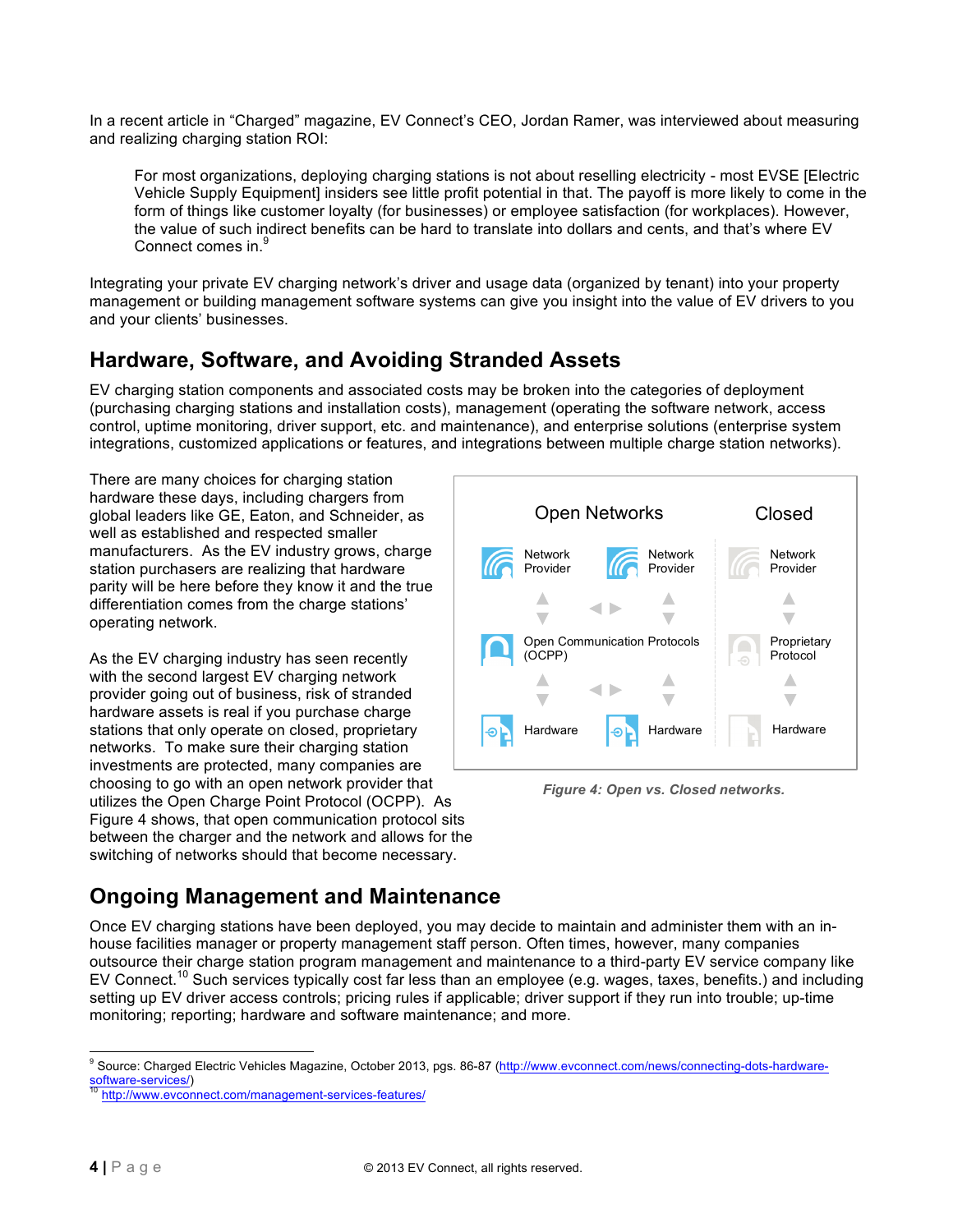Using a third party to manage your charging stations also provides the following benefits to property managers:

- Property managers get a full-service provider and a single point of contact to manage their charging station program.
- Managers don't have to worry about establishing access controls or "onboarding" new drivers.
- Managers don't have to provide direct driver support should EV drivers have questions or issues.
- Managers don't have to dedicate or divert staff to managing their charge stations.
- Managers don't have to spend money or time to train a site manager.

## **Summary**

Electric vehicle sales rates are skyrocketing and many commercial properties are ill prepared for this growth and the ensuing need for EV charging stations. Tenant and employee satisfaction hinges on the sum of the services you provide, and adding high-perceived-value amenities like charge stations will help win new business and keep tenants and employers satisfied.

To simplify the addition of EV chargers to your property, contact a full-service EV charging company like EV Connect. Turnkey services offer the most cost-effective way to implement an EV charging service at commercial locations.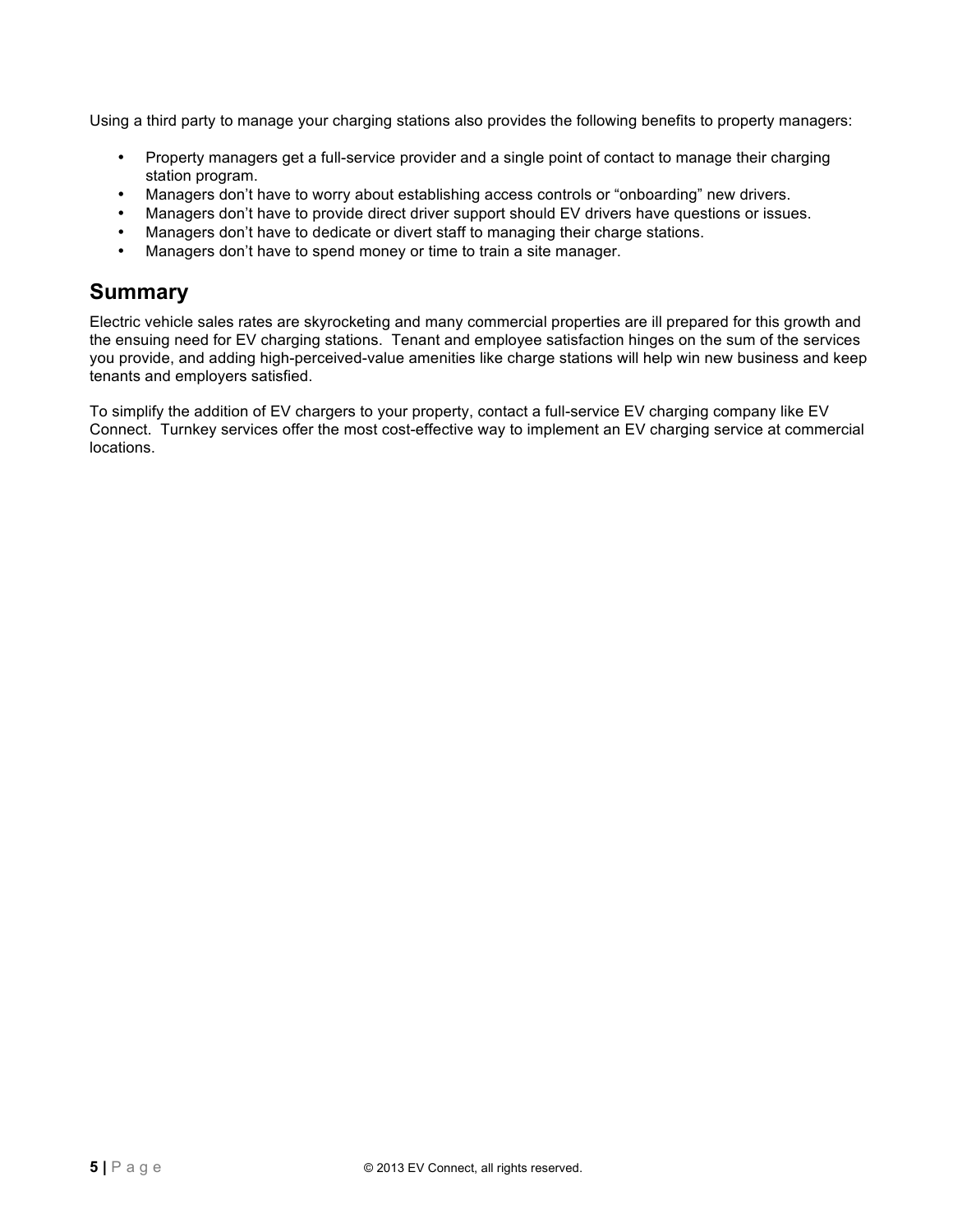# **EV Connect is the Full-Service, One-Stop Shop for Your EV Charging System Needs**

Commercial property executives and managers turn to EV Connect for a simple and cost-effective way to provide turnkey, customer-owned and branded EV charging programs for their electric-vehicle-driving tenants and employees.

EV Connect offers:

- **•** Professional EV program design
- Hardware consultation, procurement, installation and maintenance
- " EV charge station network management
- " EV driver support
- " Monitoring and maintenance
- " Client-grouped EV driver and usage data reports and/or software integration
- " Software platform upon which to build customer-specific features and applications

When you work with us, you won't get a one-size-fits-all public charge station system. Rather, you get a professionally-executed, private EV charge station network that allows you to "own" the EV driver, not turn them over to a third party. Your private network is also branded with your logo to reinforce your properties' image. Our networked charging solutions make administration a breeze, allowing centrally-managed, trouble-free oversight of charge station assets, performance, and usage at a single site or across multiple facilities.

To ensure a positive driver experience, our solutions leverage user-friendly software applications and interfaces for websites and smart phones. Moreover, your constituents' convenience comes first with features that make it easy for them to reserve time on your facilities' charge stations. When their vehicle is "full" they are notified by text or email. These, plus other customer "touches" support your goal of delivering an excellent tenant/customer experience.

With nearly four decades of collective knowledge and leadership in the electric vehicle industry, we have unmatched experience in the design, installation and management of EV charging programs. Our project managers sweat every detail—from helping you select the right charge stations to permitting, inspections and working with your utility if necessary. All that translates into a hassle-free and cost-effective installation and operating experience for you.

**Contact one our specialists today for more information and to request a free site assessment and quote. There's no obligation and you'll get the information you need to make the best decision for your property(ies).**